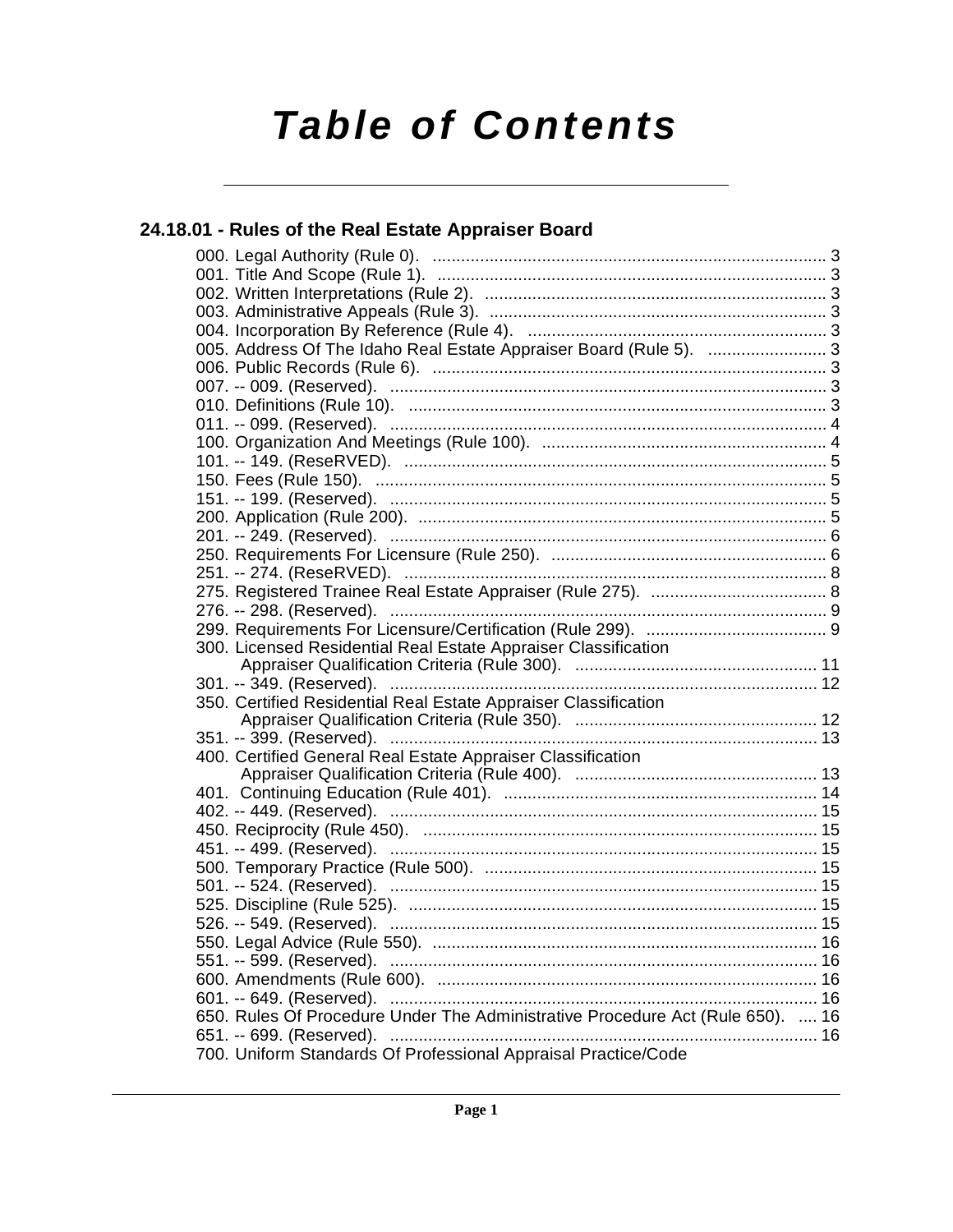# Table of Contents (cont'd)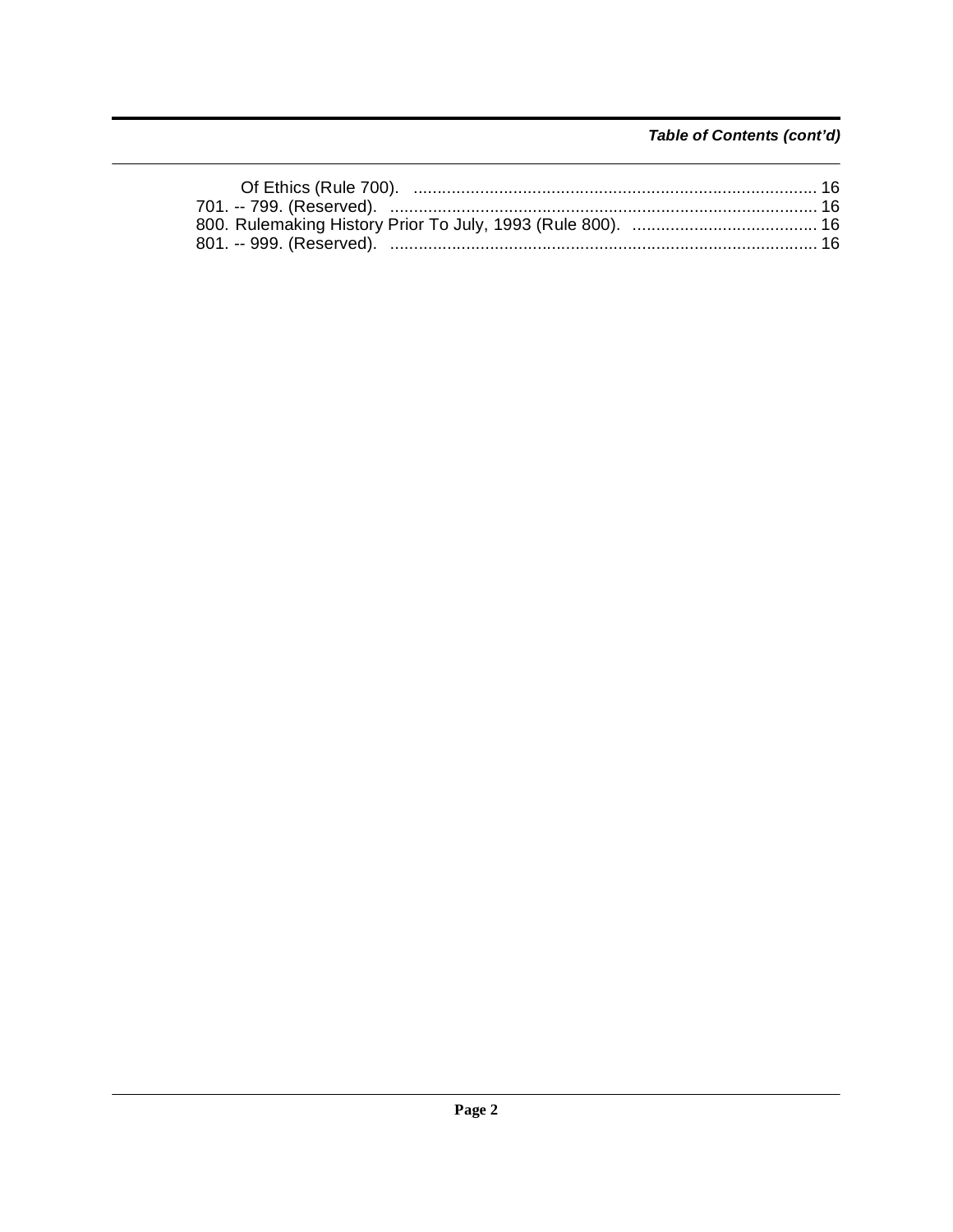#### **IDAPA 24 TITLE 18 CHAPTER 01**

# **24.18.01 - RULES OF THE REAL ESTATE APPRAISER BOARD**

#### <span id="page-2-1"></span><span id="page-2-0"></span>**000. LEGAL AUTHORITY (RULE 0).**

These rules are hereby prescribed and established pursuant to the authority vested in the Real Estate Appraiser Board by the provisions of Section 54-4106, Idaho Code. (7-1-93)

#### <span id="page-2-2"></span>**001. TITLE AND SCOPE (RULE 1).**

These rules shall be cited as IDAPA 24.18.01, "Rules of the Real Estate Appraiser Board". (7-1-97)

# <span id="page-2-3"></span>**002. WRITTEN INTERPRETATIONS (RULE 2).**

The board may have written statements that pertain to the interpretation of the rules of this chapter. Such interpretations, if any, are available for public inspection and copying at cost in the main office of the Bureau of Occupational Licenses. (3-13-02) Occupational Licenses.

#### <span id="page-2-4"></span>**003. ADMINISTRATIVE APPEALS (RULE 3).**

Administrative appeals shall be governed by the Administrative Procedure Act, Title 67, Chapter 52, Idaho Code. (3-13-02)

<span id="page-2-5"></span>**004. INCORPORATION BY REFERENCE (RULE 4).**

The document titled "Uniform Standards of Professional Appraisal Practice (USPAP)", 2006 Edition published by the Appraisal Foundation and effective January 1, 2006 as referenced in Subsection 700, is herein incorporated by reference and is available for review at the Board's office and may be purchased from the Appraisal Foundation.

(4-11-06)

#### <span id="page-2-6"></span>**005. ADDRESS OF THE IDAHO REAL ESTATE APPRAISER BOARD (RULE 5).**

[The office of the Real Estate Appraiser Board is located within the Bureau of Occupational Licenses, Owyhee Plaza,](mailto:rea@ibol.idaho.gov)  1109 Main Street, Suite 220Boise, Idaho 83702-5642. The phone number of the Board is (208) 334-3233. The Board's FAX number is (208) 334-3945. The Board's e-mail address is rea@ibol.idaho.gov. The Board's official web [site address is https://www.ibol.idaho.gov](mailto:rea@ibol.idaho.gov)[. \(4-11-06\)](https://www.ibol.idaho.gov)

#### <span id="page-2-7"></span>**006. PUBLIC RECORDS (RULE 6).**

The records associated with the Real Estate Appraiser Board are subject to the provisions of the Idaho Public Records Act, Title 9, Chapter 3, Idaho Code. (3-13-02)

#### <span id="page-2-8"></span>**007. -- 009. (RESERVED).**

#### <span id="page-2-14"></span><span id="page-2-9"></span>**010. DEFINITIONS (RULE 10).**

The definitions numbered one through twelve  $(1-12)$ , appearing at Section 54-4104, Idaho Code are incorporated herein by reference as if set forth in full.  $(7-1-93)$ herein by reference as if set forth in full.

<span id="page-2-10"></span>**01.** Advisory Committee. A committee of state certified or licensed real estate appraisers appointed by the board to provide technical assistance relating to real estate appraisal standards and real estate appraiser experience, education and examination requirements that are appropriate for each classification of state certified or licensed real estate appraiser. (7-1-93)

<span id="page-2-11"></span>**02. Appraisal Foundation**. The Appraisal Foundation means the Appraisal Foundation established on er 30, 1987, as a not-for-profit corporation under the laws of Illinois. (7-1-97) November 30, 1987, as a not-for-profit corporation under the laws of Illinois.

<span id="page-2-13"></span>**03. Appraiser Qualifications Board**. Appraiser Qualifications Board of the Appraisal Foundation es the qualifications criteria for licensing, certification and recertification of appraisers. (7-1-97) establishes the qualifications criteria for licensing, certification and recertification of appraisers.

<span id="page-2-12"></span>**04. Appraisal Standards Board**. The Appraisal Standards Board of the Appraisal Foundation develops, publishes, interprets and amends the Uniform Standards of Professional Appraisal Practice (USPAP) on<br>behalf of appraisers and users of appraisal services. (7-1-97) behalf of appraisers and users of appraisal services.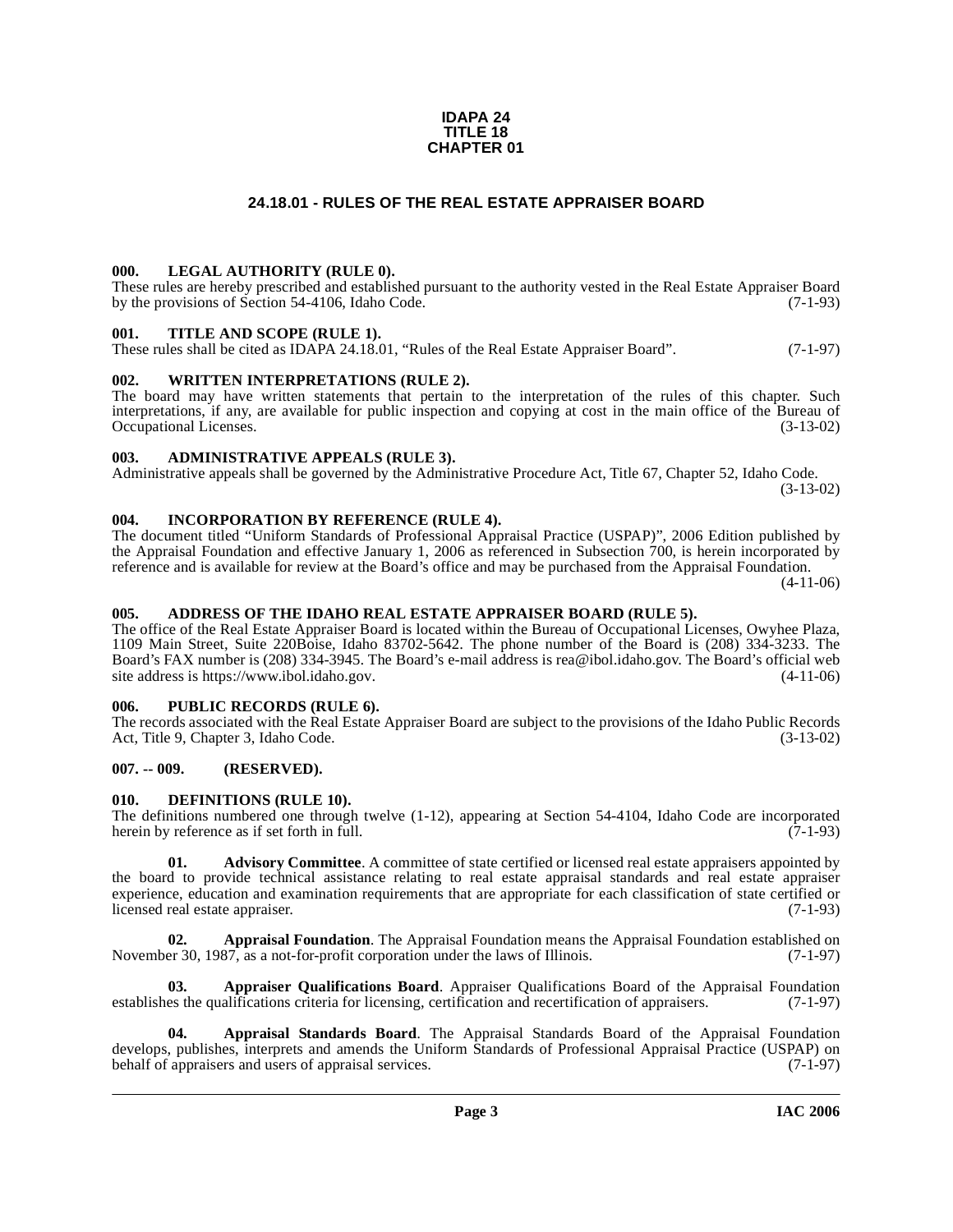**05. Bureau**. The Bureau means the Bureau of Occupational Licenses, as prescribed in Sections 54-<br>a) and 67-2601, Idaho Code. (3-13-02) 4106(2)(a) and 67-2601, Idaho Code.

**06. Chief**. The Bureau Chief of the Bureau of Occupational Licenses as established by Section 67- 2602, Idaho Code. (7-1-93)

<span id="page-3-5"></span><span id="page-3-3"></span>**07.** Classroom Hour. Fifty (50) minutes out of each sixty (60) minute hour. (7-1-93)

**08. Field Real Estate Appraisal Experience**. Personal inspections of real property, assembly and analysis of relevant facts, and by the use of reason and the exercise of judgement, formation of objective opinions as to the market or other value of such properties or interests therein and preparation of written appraisal reports or other memoranda showing data, reasoning, and conclusion. Professional responsibility for the valuation function is  $\epsilon$  essential.  $(4-6-05)$ 

<span id="page-3-4"></span>**09. FIRREA**. Title XI, Financial Institutions Reform, Recovery and Enforcement Act of 1989 was designed to ensure that more reliable appraisals are rendered in connection with federally related transactions.

(7-1-93)

<span id="page-3-6"></span>**10. Nationally Recognized Appraisal Organization**. An appraisal organization which is a member of raisal Foundation. (7-1-93) The Appraisal Foundation.

<span id="page-3-9"></span>**11. Real Estate**. In addition to the previous definition in Section 54-4104(7), Idaho Code will also identified parcel or tract of land, including improvements, if any. (7-1-93) mean an identified parcel or tract of land, including improvements, if any.

**12. Real Property**. In addition to the previous definition in Section 54-4104(8), Idaho Code will also e or more defined interests, benefits, or rights inherent in the ownership of real estate. (7-1-93) mean one or more defined interests, benefits, or rights inherent in the ownership of real estate.

<span id="page-3-12"></span><span id="page-3-11"></span><span id="page-3-10"></span>**13. Residential Unit**. Real estate with a current highest and best use of a residential nature. (7-1-93)

**14. Specialized Appraisal Services**. Services which include situations in which an appraiser is employed or retained to provide appraisal services that do not fall within the defined term "appraisal assignments". Specialized appraisal services relate to the employer's or client's individual needs or investment objectives and commonly include specialized marketing and financing studies as well as analysis, opinions, and conclusions rendered in connection with activities such as real estate brokerage, mortgage banking, and real estate counseling, including real estate tax counseling. (7-1-97) including real estate tax counseling.

<span id="page-3-13"></span>**15. Uniform Standards of Professional Appraisal Practice or USPAP**. Those uniform standards adopted by the Appraisal Foundation's Appraisal Standards Board. These standards may be altered, amended, interpreted, supplemented, or repealed by the Appraisal Standards Board (ASB) from time to time. (3-13-02) interpreted, supplemented, or repealed by the Appraisal Standards Board (ASB) from time to time.

**16. USPAP Course**. For the purposes of licensure and license renewal, any reference to the approved USPAP course shall mean the National USPAP Course provided by Appraisal Qualifications Board Certified USPAP Instructors and Educational Providers. (4-6-05)

# <span id="page-3-0"></span>**011. -- 099. (RESERVED).**

# <span id="page-3-7"></span><span id="page-3-1"></span>**100. ORGANIZATION AND MEETINGS (RULE 100).**

<span id="page-3-2"></span>**01. Board Name**. In accordance with Idaho Statutes, the name of this Board shall be the Idaho Real Estate Appraiser Board, hereafter called the Board. Whenever reference is made to "Law," the same shall refer to the Laws of the state of Idaho. (7-1-93)

<span id="page-3-8"></span>**02. Organization of Board**. At the first meeting of each year, the Board shall organize and elect from its members a Chairman and Vice Chairman who shall assume the duties of their respective offices immediately upon such selection.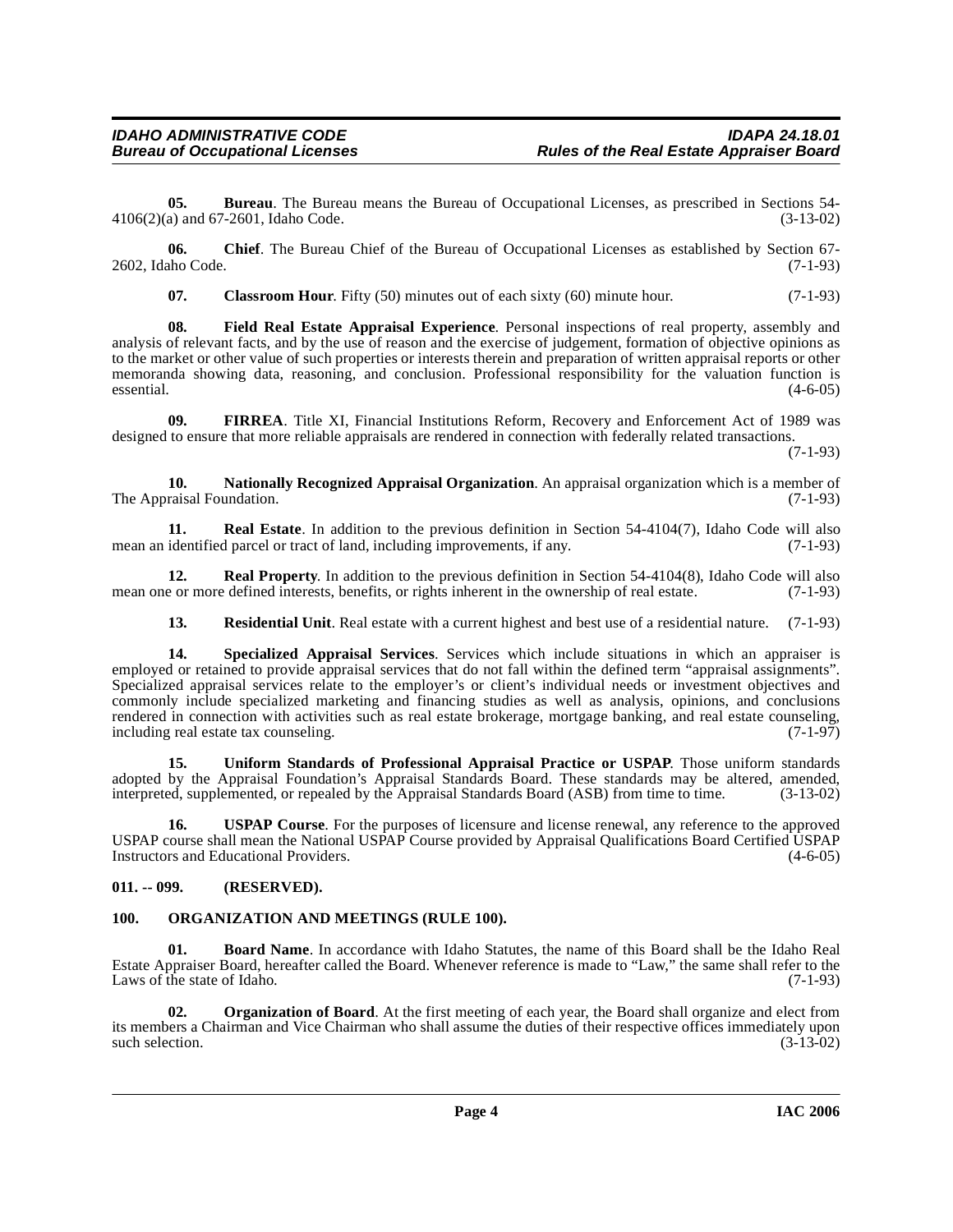#### <span id="page-4-6"></span>**03. Board Members and Duties**. (7-1-93)

**a.** Chairman - The Chairman shall be a voting member of the Board, and when present preside at all meetings, appoint with the consent of the Board all committees, and shall otherwise perform all duties pertaining to the office of Chairman. The Chairman shall be an ex-officio member of all committees. (7-1-93)

**b.** Vice-Chairman - The Vice Chairman shall, in the absence or incapacity of the Chairman, exercise the duties and possess all the powers of the Chairman. (7-1-93)

**04. Meetings**. The Board shall meet at least four (4) times annually and at such other times as d by the Board or its chairman. (7-1-93) requested by the Board or its chairman.

**05. Quorum**. A quorum shall be three (3) board members. A majority vote of the quorum present shall be considered the action of the Board as a whole. (4-11-06)

#### <span id="page-4-0"></span>**101. -- 149. (RESERVED).**

#### <span id="page-4-8"></span><span id="page-4-1"></span>**150. FEES (RULE 150).**

Fees are established in accord with Section 54-4113, Idaho Code as follows: (7-1-93)

| 01. | <b>Application.</b> Application fee for License -- two hundred fifty dollars (\$250). |  | $(4-11-06)$ |
|-----|---------------------------------------------------------------------------------------|--|-------------|
|     |                                                                                       |  |             |

<span id="page-4-13"></span>**02. Original License**. Original License -- one hundred twenty-five dollars (\$125\*). (4-11-06)

<span id="page-4-15"></span><span id="page-4-12"></span>**03.** License Renewal. License renewal -- two hundred fifty dollars (\$250\*). (4-11-06)

**04.** Reinstatement. Reinstatement fees are as provided in Section 67-2614, Idaho Code -- twenty-five  $(7-1-93)$ dollars  $(\$25)$ .

<span id="page-4-14"></span><span id="page-4-5"></span>**05.** Application for Reciprocity. Application for reciprocity -- two hundred fifty dollars (\$250\*). (3-30-01)

**06. Original License Via Reciprocity**. Original License via reciprocity -- one hundred twenty-five dollars  $(\$125^*)$ . (4-11-06)

<span id="page-4-16"></span>

| 07. |  | <b>Temporary Permit.</b> Temporary permit -- one hundred dollars (\$100). | $(7-1-93)$ |
|-----|--|---------------------------------------------------------------------------|------------|
|-----|--|---------------------------------------------------------------------------|------------|

<span id="page-4-17"></span><span id="page-4-7"></span>**08. Trainee Registration Fee**. Trainee registration fee -- fifty dollars (\$50). (3-13-02)

**09. Examination and Reexamination Fees**. Examination and Reexamination fees will be calculated based on the actual cost of the examination. Successful applicants will be notified of the fees at the time they are scheduled for examination.

<span id="page-4-10"></span><span id="page-4-9"></span>**10. Fees are Non-Refundable**. Fees are non-refundable. (7-1-93)

**11. Fees Followed By "\*" Means**. Proposed fees for these categories marked with an asterisk include twenty five-dollars (\$25) to be submitted by the state to the federal government. Title XI, Section 1109 requires each state to submit a roster listing of state licensed appraisers to the Appraiser Subcommittee "no less than annually". The state is also required to collect from such individuals who perform appraisals in federally related transactions an annual registry fee of "not more than twenty five dollars  $(\$25)$ ", such fees to be transmitted by the state to the federal government on an annual basis. government on an annual basis.

#### <span id="page-4-2"></span>**151. -- 199. (RESERVED).**

#### <span id="page-4-3"></span>**200. APPLICATION (RULE 200).**

<span id="page-4-11"></span><span id="page-4-4"></span>**01. Filing Application with Supporting Documents and Fees**. Any person desiring to apply for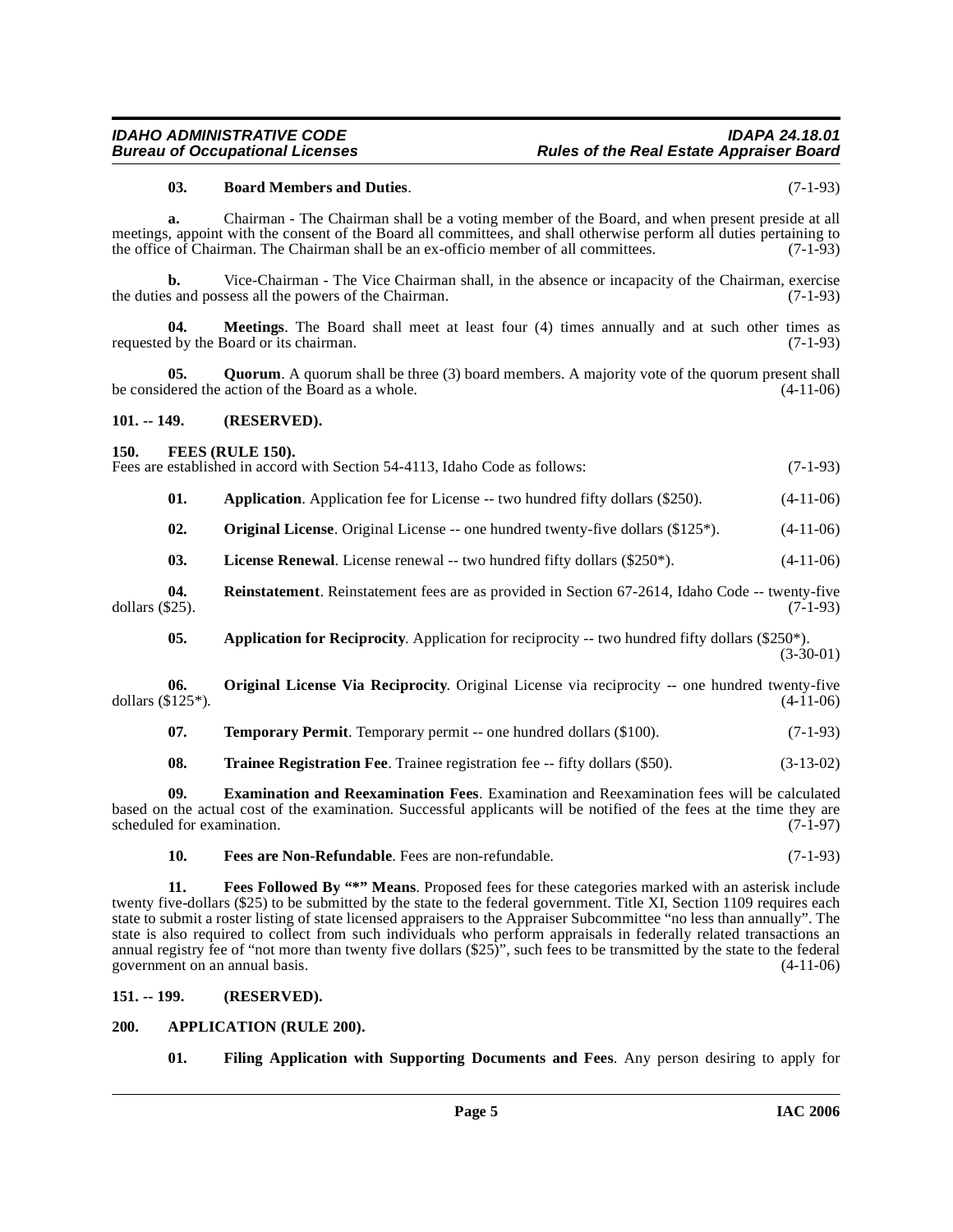licensure must submit a completed application with required supporting documents and appropriate fees to the Bureau at its official address. After the qualifications have been reviewed/verified and approved by the Board, the applicant will receive the pre-approved examination application and must submit the appropriate fees to the examining entity.  $(4-11-06)$ 

<span id="page-5-2"></span>**02. Application Deadline Date**. Completed applications must be received by the Bureau at least thirty (30) days prior to the next scheduled board meeting in order to be reviewed by the Board. Applications received less than thirty  $(30)$  days in advance will be held until a subsequent meeting.  $(3-13-02)$ 

<span id="page-5-4"></span>**03. Eligibility for Examination**. The qualified applicant will be assigned to the first available examination subsequent to the determination of eligibility based on documentation that the applicant has met the required education and experience requirements. (4-11-06) required education and experience requirements.

<span id="page-5-6"></span>**04. Trainee Registration Application**. Any person desiring registration as a trainee must submit a completed application with required supporting documents and appropriate fees to the Bureau at its official address. Completed applications must be received by the Bureau at least thirty (30) days prior to the next scheduled Board meeting in order to be reviewed by the Board. (3-13-02) meeting in order to be reviewed by the Board.

# <span id="page-5-0"></span>**201. -- 249. (RESERVED).**

# <span id="page-5-5"></span><span id="page-5-1"></span>**250. REQUIREMENTS FOR LICENSURE (RULE 250).**

All applicants for licensure in any real estate appraiser classification must comply with the following education, experience and examination requirements in addition to meeting those requirements set forth in Sections 275, 300, 350, and 400 below. (4-11-06)

<span id="page-5-3"></span>**01. Education**. Effective July 1, 2006, hours will be credited only for courses with content that follows ired Core Curriculum as outlined by the Appraisal Qualification Board. (4-11-06) the Required Core Curriculum as outlined by the Appraisal Qualification Board.

**a.** Credit toward the classroom hour requirement may only be granted where the length of the educational offering is at least fifteen (15) hours, and the individual successfully completes a closed-book examination pertinent to the educational offering.

| b.   | Credit for the classroom hour requirement may be obtained from the following: | $(7-1-97)$  |
|------|-------------------------------------------------------------------------------|-------------|
| i.   | Colleges or Universities.                                                     | $(7-1-97)$  |
| ii.  | Community or Junior Colleges.                                                 | $(7-1-97)$  |
| iii. | The Appraisal Qualifications Board.                                           | $(8-20-04)$ |
| iv.  | State or Federal Agencies or Commissions.                                     | $(7-1-97)$  |
|      |                                                                               |             |

v. Other providers approved by the Board. (7-1-97)

**c.** Only those courses completed preceding the date of application will be accepted for meeting nal requirements. (3-18-99) educational requirements.

**d.** Course credits that are obtained from the course provider by challenge examination without attending the course will not be accepted. (4-11-06)

**e.** Various appraisal courses may be credited toward the classroom hour education requirement. Applicants must demonstrate that their education involved coverage of those topics listed in Subsection 250.01.e. that are required for the license classification for which application is being made. Licensed Residential and Certified Residential must include emphasis in one (1) to four  $\hat{A}$ ) unit residential properties; Certified General must include emphasis in nonresidential properties. (4-11-06) emphasis in nonresidential properties.

|  |  | Basic appraisal principles. | $(4-11-06)$ |  |
|--|--|-----------------------------|-------------|--|
|--|--|-----------------------------|-------------|--|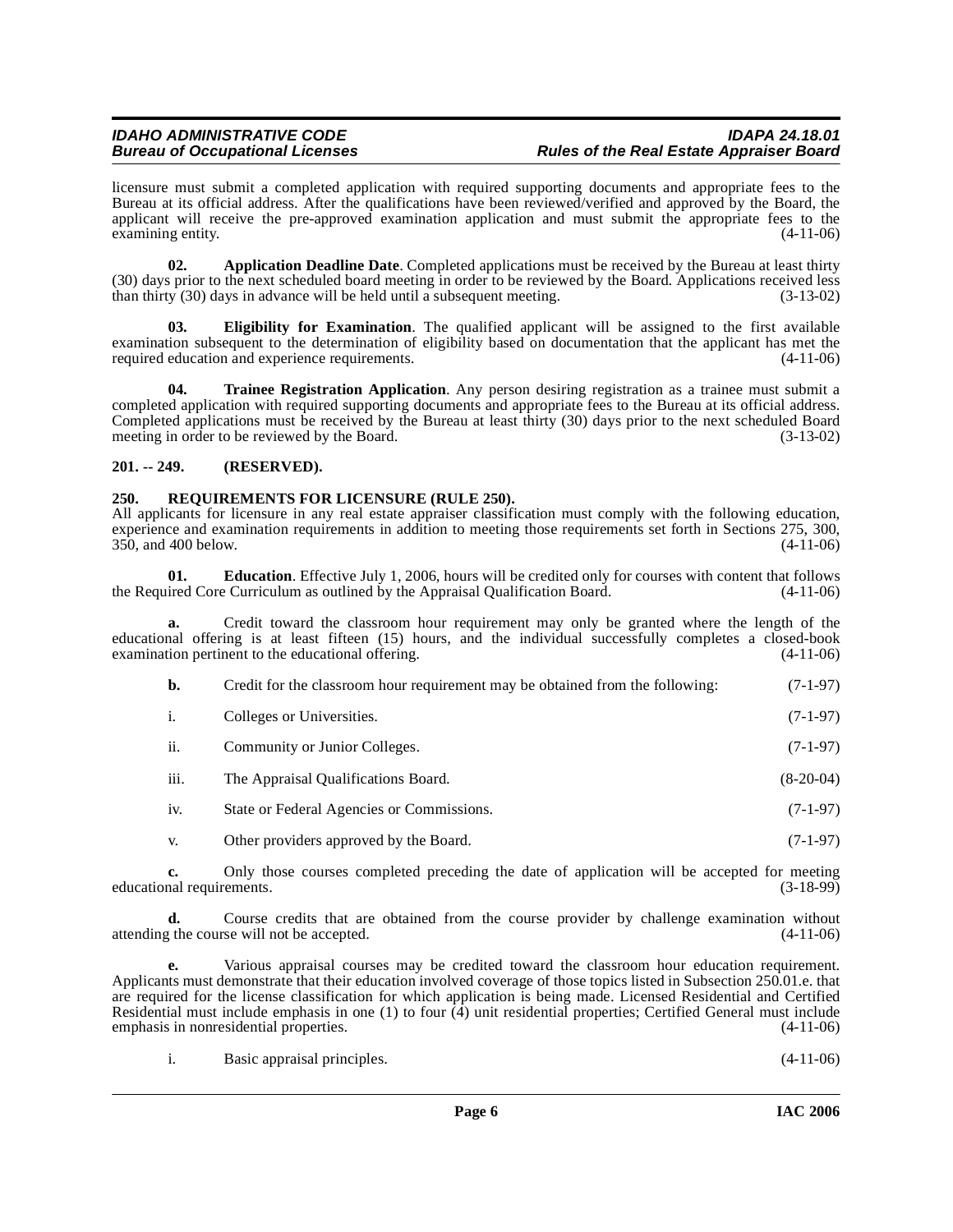| ii.   | Basic appraisal procedures.                  | $(4-11-06)$ |
|-------|----------------------------------------------|-------------|
| iii.  | The fifteen (15) hour national USPAP course. | $(4-11-06)$ |
| iv.   | Market analysis and highest and best use.    | $(4-11-06)$ |
| V.    | Appraiser site valuation and cost approach.  | $(4-11-06)$ |
| vi.   | Sales comparison approach.                   | $(4-11-06)$ |
| vii.  | Sales income approach.                       | $(4-11-06)$ |
| viii. | Report writing and case studies.             | $(4-11-06)$ |
| ix.   | Statistics, modeling and finance.            | $(4-11-06)$ |
| X.    | Advanced applications and case studies.      | $(4-11-06)$ |
| xi.   | Appraisal subject matter electives.          | $(4-11-06)$ |

**f.** Advanced courses will be those courses for which an introductory or basic course is required as a prerequisite. Typically classes titled "Introductory," "Basic," or "Principles" will not be accepted for advanced requirements. (4-11-06) requirements.

#### <span id="page-6-0"></span>**02. Experience**. (7-1-97)

**a.** The work product claimed for experience credit must be in conformity with the USPAP or shall be in compliance with generally accepted standards which were in effect at the time those appraisals were prepared. (3-13-02)

**b.** All appraisal experience must be obtained as a registered trainee or as a licensed appraiser. (4-11-06)

**c.** Only experience gained during the five (5) years immediately preceding application will be ed for evaluation. (4-11-06) considered for evaluation.

**d.** Acceptable non field appraisal experience includes, but is not limited to the following: Fee and Staff appraisal analysis, ad valorem tax appraisal, condemnation appraisal, technical review appraisal, appraisal analysis, review appraisal, real estate counseling, highest and best use analysis, and feasibility analysis/study.

 $(4-11-06)$ 

**e.** Each applicant applying for licensure must verify completion of the required experience via<br>under oath subject to penalty of perjury, and notarized on a form provided by the Board. (4-11-06) affidavit, under oath subject to penalty of perjury, and notarized on a form provided by the Board.

i. The Board requires submission of a log that details hours claimed for experience credit. The log must include the type of property, address of the property, report date, description of work performed, and number of work hours. (4-11-06) work hours.  $(4-11-06)$ 

ii. The Board reserves the right to contact an employer for confirmation of length and extent of ce claimed. This may require an employer to submit appraisal reports and/or an affidavit. (7-1-97) experience claimed. This may require an employer to submit appraisal reports and/or an affidavit.

iii. The Board may request submission of written reports or file memoranda that substantiate an t's claim for experience credit. (4-11-06) applicant's claim for experience credit.

**f.** Ad valorem tax appraisers must demonstrate the use of techniques to value properties similar to those used by appraisers and effectively use the process as defined in Subsection 010.10, Field Real Estate Appraisal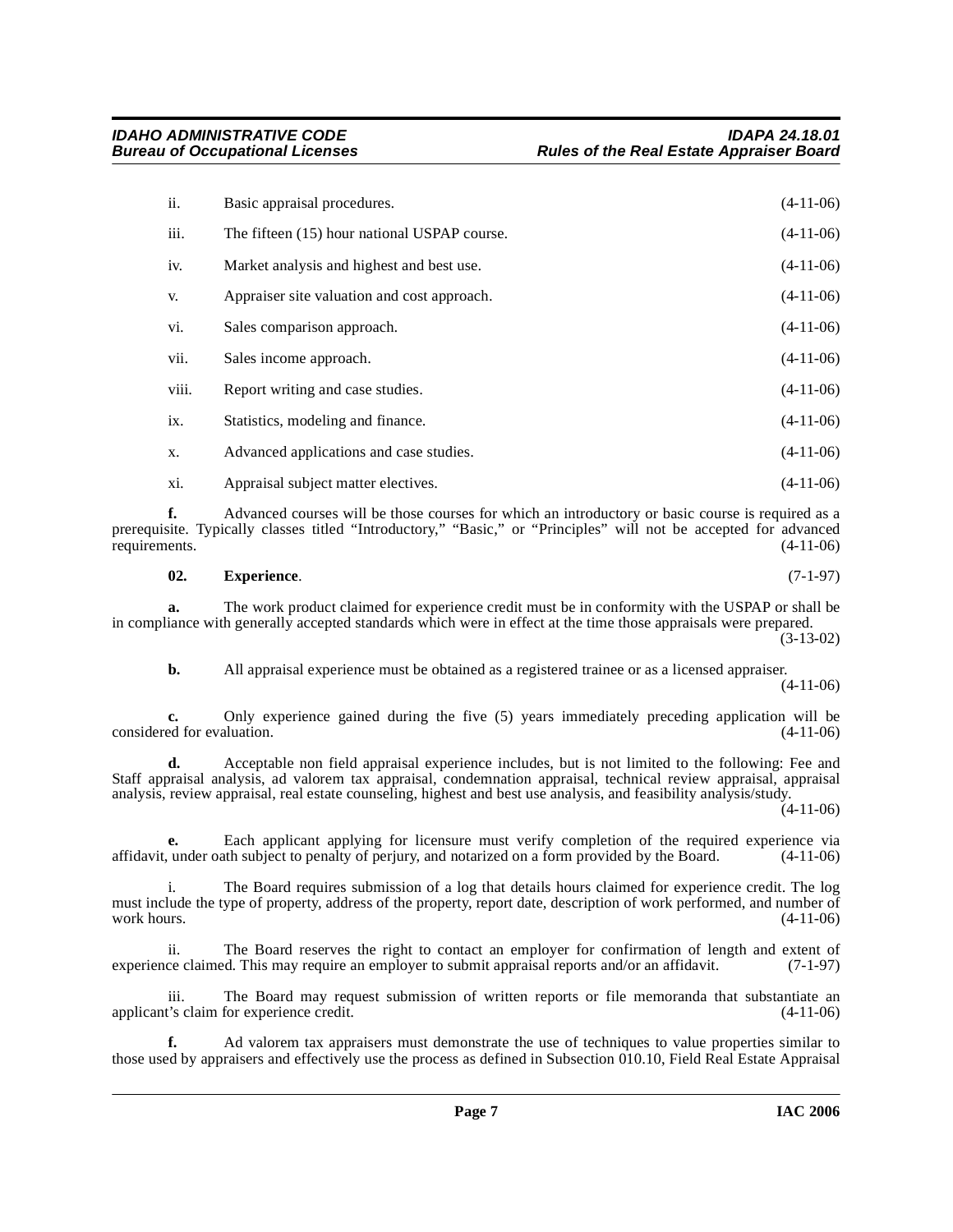Experience in order to receive experience credit. (4-11-06)

**03. Examination**. Successful completion of an examination appropriate to the license classification being applied for and approved by the Board pursuant to the guidelines of the Appraisal Qualifications Board. (4-11-06)

# <span id="page-7-0"></span>**251. -- 274. (RESERVED).**

# <span id="page-7-3"></span><span id="page-7-1"></span>**275. REGISTERED TRAINEE REAL ESTATE APPRAISER (RULE 275).**

<span id="page-7-2"></span>**01.** Qualification. Each applicant for registration as an appraiser trainee must meet the following ents: (4-11-06) requirements:

**a.** Education. Beginning July 1, 2006, all applicants for registration as a trainee must document completion of at least seventy-five (75) classroom hours of courses in subjects related to real estate appraisal as  $f_{\text{follows}}:$  (4-11-06)

i. Basic Appraisal Principles - not less than thirty (30) hours specifically including Real Property Concepts and Characteristics, Legal Considerations, Influences on Real Estate Values, Types of Value, Economic Principles, Overview of Real Estate Markets and Analysis, and Ethics and How They Apply in Appraisal Theory and Practice; and

ii. Basic Appraisal Procedures - not less than thirty (30) hours specifically including Overview of hes to Value, Valuation Procedures, Property Description, and Residential Applications; and (4-11-06) Approaches to Value, Valuation Procedures, Property Description, and Residential Applications; and

iii. National USPAP Course - not less than fifteen (15) hours. (4-11-06)

**b.** Experience. All applicants for registration as a trainee must retain and identify at least one (1) licensed real estate appraiser who agrees to provide the supervision required by law and rule. The supervising appraiser shall: (4-11-06) appraiser shall:

i. Hold a current and unrestricted Idaho license as a Certified Residential Appraiser or a Certified General Appraiser; and

ii. Not have been disciplined by the Board within the previous four (4) years from acting as a or; and  $(4-11-06)$ supervisor; and

iii. Not be registered to provide supervision responsibilities to more than three (3) appraiser trainees at (1) time; and (4-11-06) any one  $(1)$  time; and

iv. Be responsible for the training and direct supervision of the appraiser trainee; and (4-11-06)

v. Accept responsibility for all appraisal reports by signing and certifying that the report is in<br>
(4-11-06) (4-11-06) compliance with USPAP; and

vi. Review all appraiser trainee appraisal report(s); and (4-11-06)

vii. Personally inspect each appraised property with the appraiser trainee until the supervising appraiser determines the appraiser trainee is competent in accordance with the Competency Provision of USPAP for the property type. (4-11-06) property type.

Examination. Each trainee applicant shall document successful passage of examinations in each of purses required for registration as a trainee.  $(4-11-06)$ the prerequisite courses required for registration as a trainee.

<span id="page-7-4"></span>**02. Scope and Practice**. An Appraiser Trainee shall not be involved in the appraisal of any property that exceeds the lawful scope of practice of the supervising appraiser. The appraiser trainee shall be subject to USPAP. (4-11-06) USPAP.  $(4-11-06)$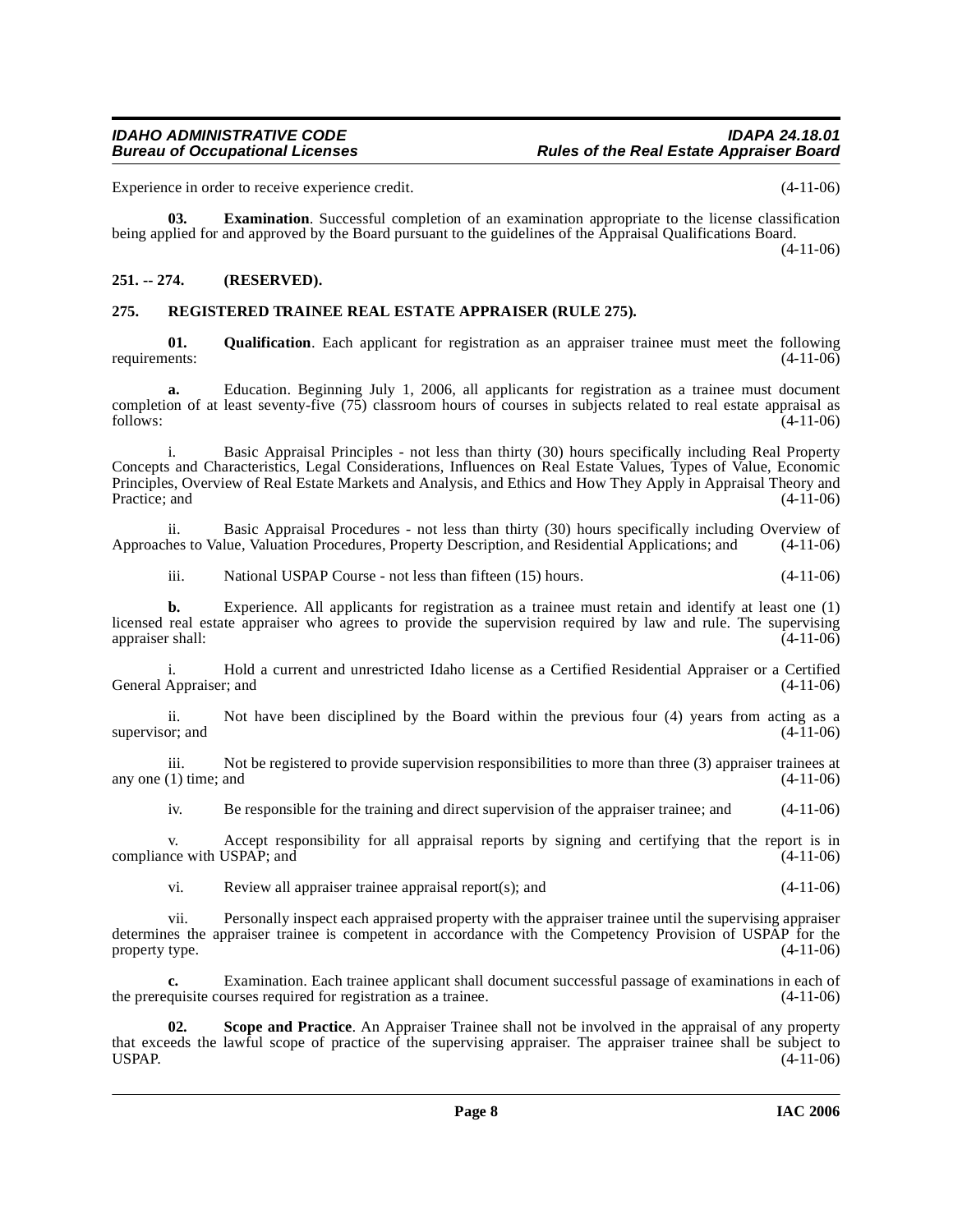**a.** Each appraiser trainee is permitted to have more than one (1) supervising appraiser provided a ng appraiser is not registered to more than three (3) trainees at any one (1) time. (4-11-06) supervising appraiser is not registered to more than three  $(3)$  trainees at any one  $(1)$  time.

**b.** An appraisal log shall be maintained for each supervising appraiser by the appraiser trainee and shall include no less than the following for each appraisal: (4-11-06) (4-11-06)

| 1.  | Type of property. | $(4-11-06)$ |
|-----|-------------------|-------------|
| ii. | Date of report.   | $(4-11-06)$ |

iii. Address of subject property. (4-11-06)

iv. Description of work performed by the trainee and the scope of review and supervision of the supervisor. (4-11-06)

v. Number of work hours. (4-11-06)

<span id="page-8-2"></span>vi. Signature and license number of the supervising appraiser. (4-11-06)

**c.** An appraiser trainee shall be entitled to obtain copies of all appraisal reports prepared by the  $(4-11-06)$ trainee.  $(4-11-06)$ 

**03. Continuing Education**. Prior to the second renewal of an appraiser trainee registration the appraiser trainee shall be required to obtain: (4-11-06)

**a.** The equivalent of fifteen (15) classroom hours of instruction in approved courses or seminars is twelve (12) month period preceding the renewal. (4-11-06) during the twelve  $(12)$  month period preceding the renewal.

**b.** All continuing education shall be in compliance with Subsections 401.01 through 401.03.

 $(4-11-06)$ 

**c.** Continuing education credit may also be granted for participation, other than as a student, in appraisal educational processes and programs. Examples of activities for which credit may be granted are teaching, program development, authorship of textbooks, or similar activities that are determined to be equivalent to obtaining continuing education. (4-11-06)

**d.** The purpose of continuing education is to ensure that the appraiser trainee participates in a program that maintains and increases skill, knowledge and competence in real estate appraising. (4-11-06)

# <span id="page-8-0"></span>**276. -- 298. (RESERVED).**

# <span id="page-8-4"></span><span id="page-8-1"></span>**299. REQUIREMENTS FOR LICENSURE/CERTIFICATION (RULE 299).**

All applicants for licensure/certification in any real estate appraiser classification must meet the following requirements in addition to those requirements set forth in Sections 300, 350, and 400 below. All applicants for trainee registration must meet the following requirements regarding education set forth in Section 299 in addition to those requirements set forth in Section 430. (3-13-02)

**01. Examination**. Successful completion of an examination approved by the Board pursuant to the so of the Appraisal Foundation. (7-1-97) guidelines of the Appraisal Foundation.

# <span id="page-8-3"></span>**02. Education**. (7-1-97)

**a.** Credit toward the classroom hour requirement may only be granted where the length of the educational offering is at least fifteen (15) hours, and the individual successfully completes an examination pertinent to the educational offering. (7-1-97) to the educational offering.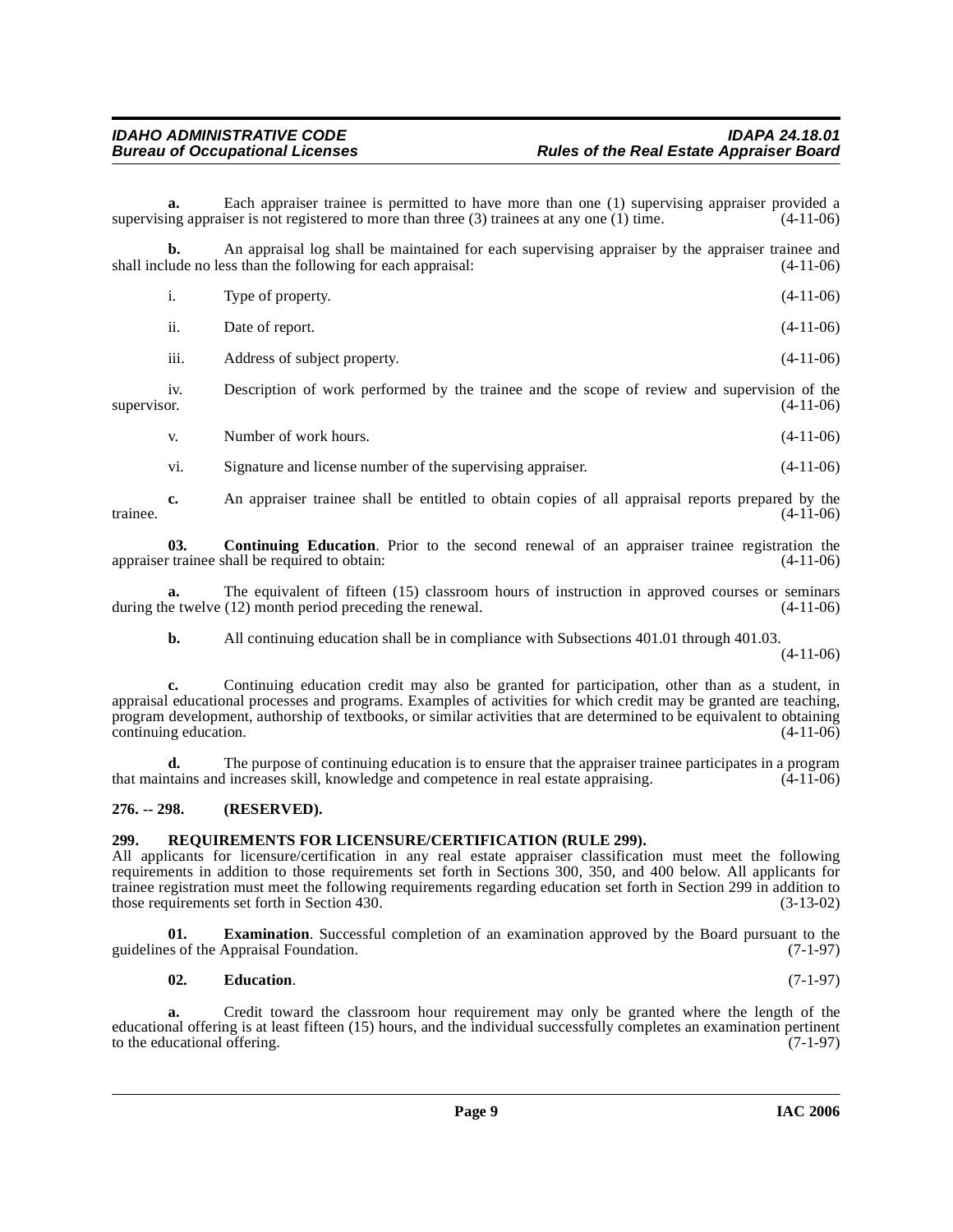| b.   | Credit for the classroom hour requirement may be obtained from the following: | $(7-1-97)$   |
|------|-------------------------------------------------------------------------------|--------------|
| i.   | Colleges or Universities.                                                     | $(7-1-97)$   |
| ii.  | Community or Junior Colleges.                                                 | $(7-1-97)$   |
| iii. | The Appraisal Qualifications Board.                                           | $(8-20-04)T$ |
| iv.  | State or Federal Agencies or Commissions.                                     | $(7-1-97)$   |
| V.   | Other providers approved by the Board.                                        | $(7-1-97)$   |

**c.** Only those courses completed preceding the date of application will be accepted for meeting nal requirements. (3-18-99) educational requirements.

**d.** Course credits which are obtained from the course provider by challenge examination without g the course will not be accepted. (3-18-99) attending the course will not be accepted.

**e.** Various appraisal courses may be credited toward the classroom hour education requirement. Applicants must demonstrate that their education involved coverage of all topics listed below. Licensed Residential and Certified Residential must include emphasis in one (1) to four (4) unit residential properties; Certified General must include emphasis in nonresidential properties.  $(7-1-97)$ must include emphasis in nonresidential properties.

| i.    | Influences on Real Estate Value.   | $(7-1-97)$ |
|-------|------------------------------------|------------|
| ii.   | Legal Considerations in Appraisal. | $(7-1-97)$ |
| iii.  | Types of Value.                    | $(7-1-97)$ |
| iv.   | Economic Principles.               | $(7-1-97)$ |
| V.    | Real Estate Markets and Analysis.  | $(7-1-97)$ |
| vi.   | Valuation Process.                 | $(7-1-97)$ |
| vii.  | Property Description.              | $(7-1-97)$ |
| viii. | Highest and Best Use Analysis.     | $(7-1-97)$ |
| ix.   | Appraisal Statistical Concepts.    | $(7-1-97)$ |
| X.    | Sales Comparison Approach.         | $(7-1-97)$ |
| xi.   | Site Value.                        | $(7-1-97)$ |
| xii.  | Cost Approach.                     | $(7-1-97)$ |
| xiii. | Income Approach.                   | $(7-1-97)$ |
| xiv.  | Valuation of Partial Interests.    | $(7-1-97)$ |
| XV.   | Appraisal Standards and Ethics.    | $(7-1-97)$ |

**f.** Advanced courses will be those courses for which an introductory or basic course is required. Typically classes titled "Introductory," "Basic," or "Principles" will not be accepted for advanced requirements. (7-1-97)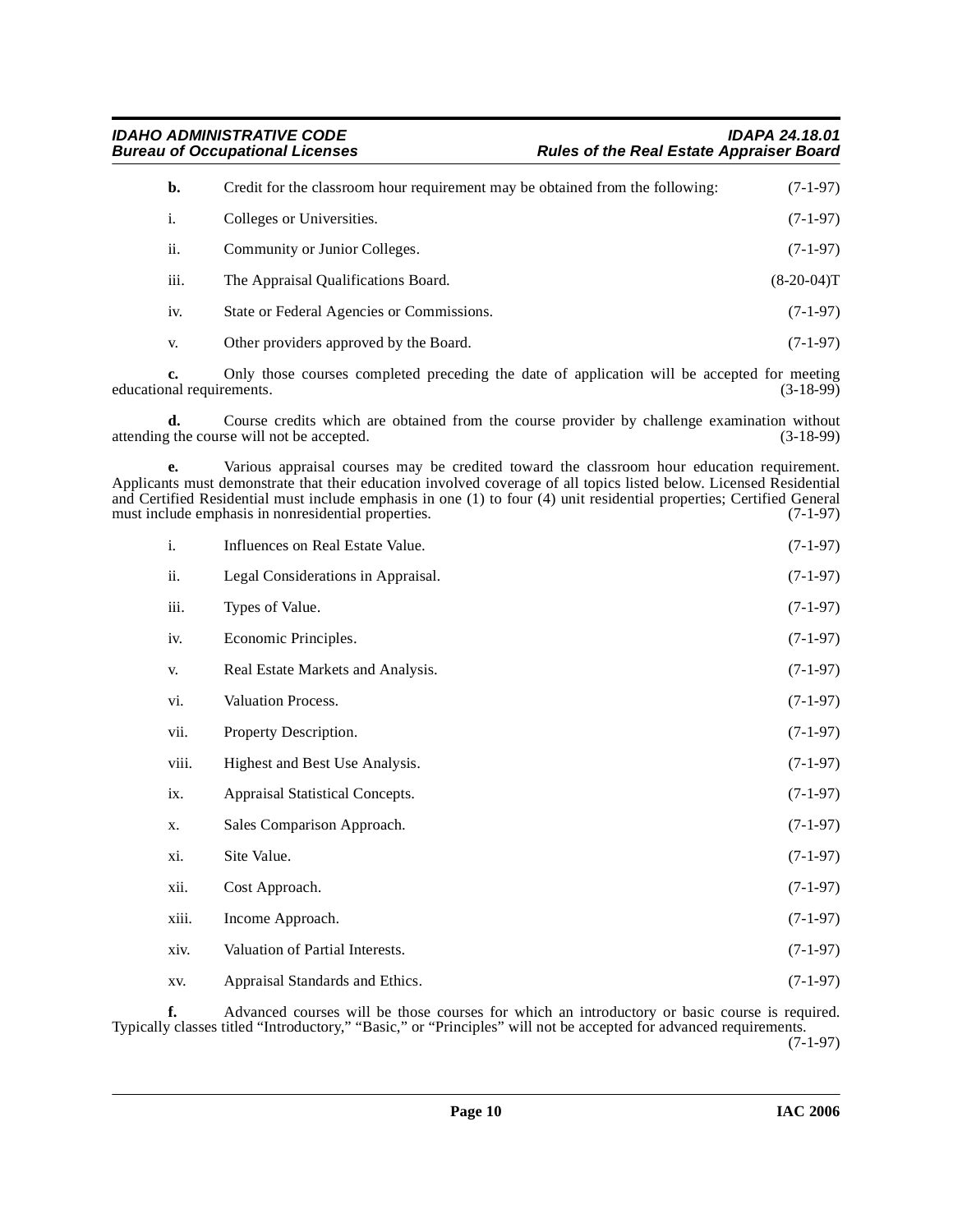# <span id="page-10-1"></span>**03. Experience**. (7-1-97)

**a.** The work product claimed for experience credit must be in conformity with the USPAP or shall be in compliance with generally accepted standards which were in effect at the time those appraisals were prepared. (3-13-02)

**b.** On or after July 1, 2003, appraisal experience must be obtained as a registered trainee or as a licensed or certified appraiser. A year of experience is equal to a minimum of one thousand (1,000) hours worked during a consecutive twelve (12) month period. Regardless of the number of experience hours submitted or obtained during any twelve (12) month period, no more than one thousand (1,000) of those hours may be credited to meet this requirement. Hours obtained in excess of one thousand (1,000) hours during any consecutive twelve (12) month period may not be credited or carried over into the next twelve (12) month period. (3-13-02) period may not be credited or carried over into the next twelve  $(12)$  month period.

**c.** Only experience gained during the five (5) years preceding application will be considered for evaluation.  $(7-1-97)$ 

**d.** Acceptable non field appraisal experience includes, but is not limited to the following: Fee and Staff appraisal analysis, tax appraisal, appraisal analysis, review appraisal, real estate counseling, highest and best use analysis, and feasibility analysis/study. (3-18-99)

**e.** An appraiser applying for certification/licensure must verify his completion of the required experience via affidavit, under oath subject to penalty of perjury, and notarized on a form provided by the Board. (7-1-97)

i. To demonstrate experience the Board requires submission of a log which details hours claimed for ce credit. (7-1-97) experience credit.

ii. The Board reserves the right to contact an employer for confirmation of length and extent of experience claimed. This may require an employer to submit appraisal reports and/or an affidavit. (7-1-97)

iii. The Board may request submission of written reports or file memoranda which substantiate an applicant's claim for experience credit. (7-1-97)

**f.** Ad valorem tax appraisers who demonstrate that they use techniques to value properties similar to those used by appraisers and effectively use the process as defined in Subsection 010.10, Field Real Estate Appraisal Experience will receive experience credit. (7-1-97) Experience will receive experience credit.

#### <span id="page-10-2"></span><span id="page-10-0"></span>**300. LICENSED RESIDENTIAL REAL ESTATE APPRAISER CLASSIFICATION APPRAISER QUALIFICATION CRITERIA (RULE 300).**

The state licensed residential real estate appraiser classification applies to the appraisal of residential real property consisting of one (1) to four (4) noncomplex residential units having a transaction value less than one million dollars (\$1,000,000) and complex one (1) to four (4) residential units having a transaction value less than two hundred fifty thousand dollars (\$250,000). Applicants must meet the following education, experience and examination requirements in addition to complying with Section 250. Subsequent to being licensed, every licensee must annually<br>meet the continuing education requirement. (4-11-06) meet the continuing education requirement.

**01. Education**. Prior to January 1, 2007, as a prerequisite to taking the examination for licensure as an Idaho Licensed Real Estate Appraiser, each applicant shall present evidence satisfactory to the board of having successfully completed not less than ninety (90) classroom hours of courses in subjects related specifically to real estate appraisal that have been approved by the board. Each applicant must have successfully completed not less than seventy (70) classroom hours of study related to those topics outlined under Subsection 250.01.e., the basic principles of real estate appraising. Not less than fifteen (15) and no more than twenty (20) classroom hours of studies within the last five (5) years specifically relating to the USPAP, and Code of Ethics will be credited to the classroom hour requirement. Beginning on January 1, 2007, as a prerequisite to taking the examination for licensure as an Idaho<br>Licensed Residential Real Estate Appraiser, each applicant shall: (4-11-06) Licensed Residential Real Estate Appraiser, each applicant shall:

**a.** Document registration as an Appraiser Trainee; and (4-11-06)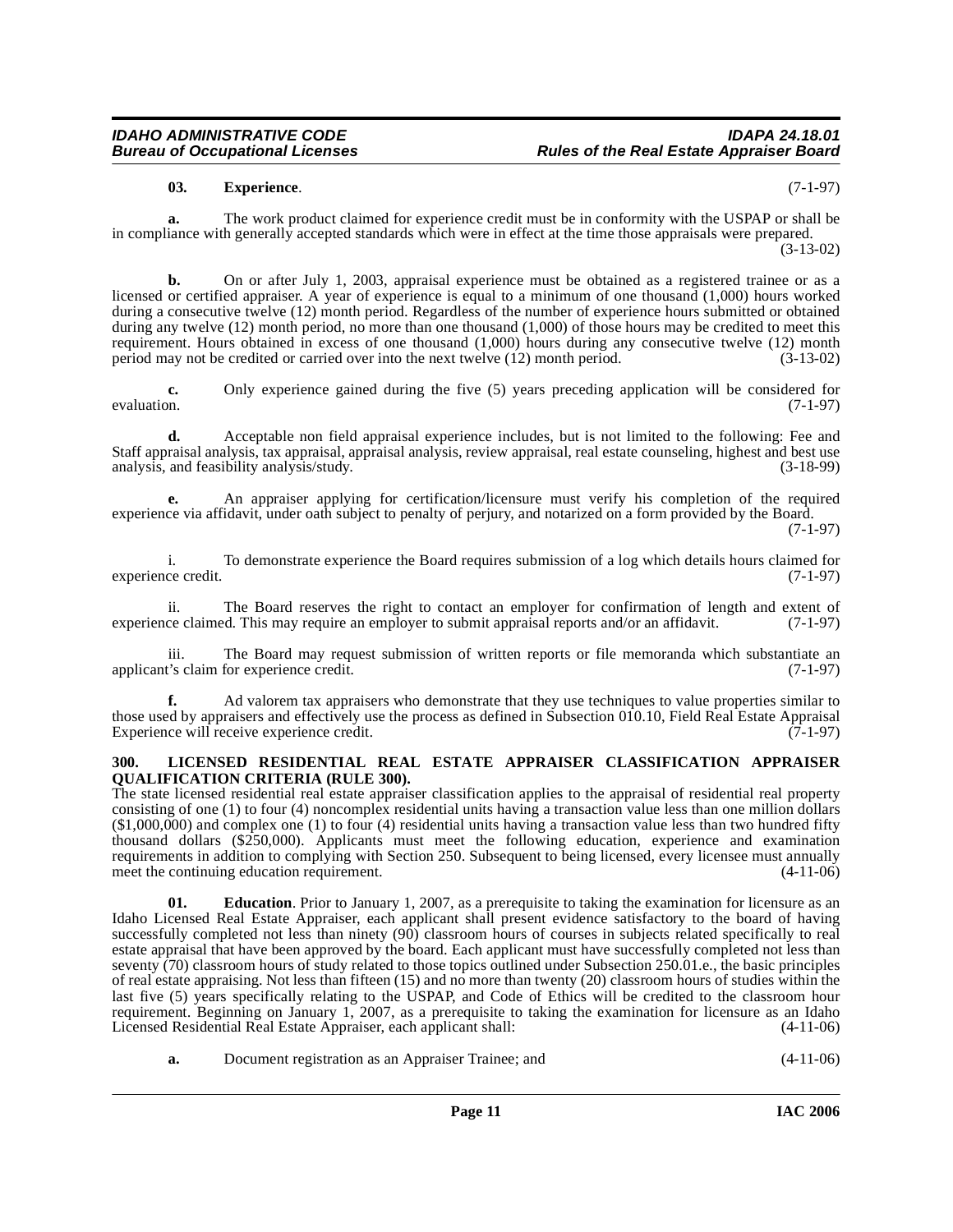i. Residential Market Analysis and Highest and Best Use - not less than fifteen (15) hours; and (4-11-06)

ii. Residential Appraiser Site Valuation and Cost Approach - not less than fifteen (15) hours; and  $(4-11-06)$ 

iii. Residential Sales Comparison and Income Approaches - not less than thirty (30) hours specifically including Valuation Principles and Procedures - Sales Comparison Approach; Valuation Principles and Procedures - Income Approach; Finance and Cash Equivalency; Financial Calculator Introduction; Identification, Derivation and Measurement of Adjustments; Gross Rent Multipliers; Partial Interests; Reconciliation; and Case Studies; and  $(4-11-06)$ 

iv. Residential Report Writing and Case Studies - not less than fifteen (15) hours specifically including Writing and Reasoning Skills; Common Writing Problems; Form Reports; Report Options and USPAP Compliance; Case Studies. (4-11-06)

**02. Experience**. Prerequisite to sit for the examination: (7-1-97)

**a.** Document two thousand (2,000) hours of supervised appraisal experience as a registered Appraiser Trainee in no less than twelve (12) months. Experience documentation in the form of reports or file memoranda should be available to support the claim for experience. (4-11-06)

**b.** Of the required two thousand (2,000) hours, the applicant must accumulate a minimum of one thousand five hundred (1,500) hours from field real estate appraisal experience. The balance of five hundred (500) hours may include non field experience, refer to Subsection  $250.02$ .d.  $(4-11-06)$ 

**Examination**. Successful completion of the Licensed Residential Appraiser examination approved by the Board pursuant to the guidelines of the Appraisal Qualifications Board.  $(4-11-06)$ 

# <span id="page-11-0"></span>**301. -- 349. (RESERVED).**

# <span id="page-11-2"></span><span id="page-11-1"></span>**350. CERTIFIED RESIDENTIAL REAL ESTATE APPRAISER CLASSIFICATION APPRAISER QUALIFICATION CRITERIA (RULE 350).**

The State Certified Residential Real Estate Appraiser classification applies to the appraisal of residential properties of four (4) or less units without regard to transaction value or complexity. Applicants must meet the following education, experience and examination requirements in addition to complying with Section 250. Subsequent to being certified every licensee must annually meet the continuing education requirement. (4-11-06)

**01.** Education. Prior to January 1, 2007, as a prerequisite to taking the examination for licensure as an Idaho Certified Residential Real Estate Appraiser, each applicant shall present evidence satisfactory to the board of having successfully completed not less than one hundred twenty (120) classroom hours of courses in subjects related specifically to real estate appraisal that have been approved by the board. Each applicant must have successfully completed not less than ninety (90) classroom hours of study related to those topics outlined under Subsection 250.01.e., the basic principles of real estate appraising and thirty (30) classroom hours of advanced residential or nonresidential specialized courses relating to the topics specified at Subsection 250.01.e. Not less than fifteen (15) and no more than twenty (20) classroom hours of studies within the last five (5) years specifically relating to the USPAP, and Code of Ethics; will be credited to the classroom hour requirement. Beginning on January 1, 2007, as a prerequisite to taking the examination for licensure as an Idaho Certified Residential Real Estate Appraiser, each applicant shall:  $(4-11-06)$ 

**a.** Hold an Associate Degree or higher from an accredited college or university or document successful completion of no less than twenty-one (21) college semester credit hours in English Composition, Principles of Economics (micro or macro), Finance, Algebra, Geometry or higher mathematics, Statistics,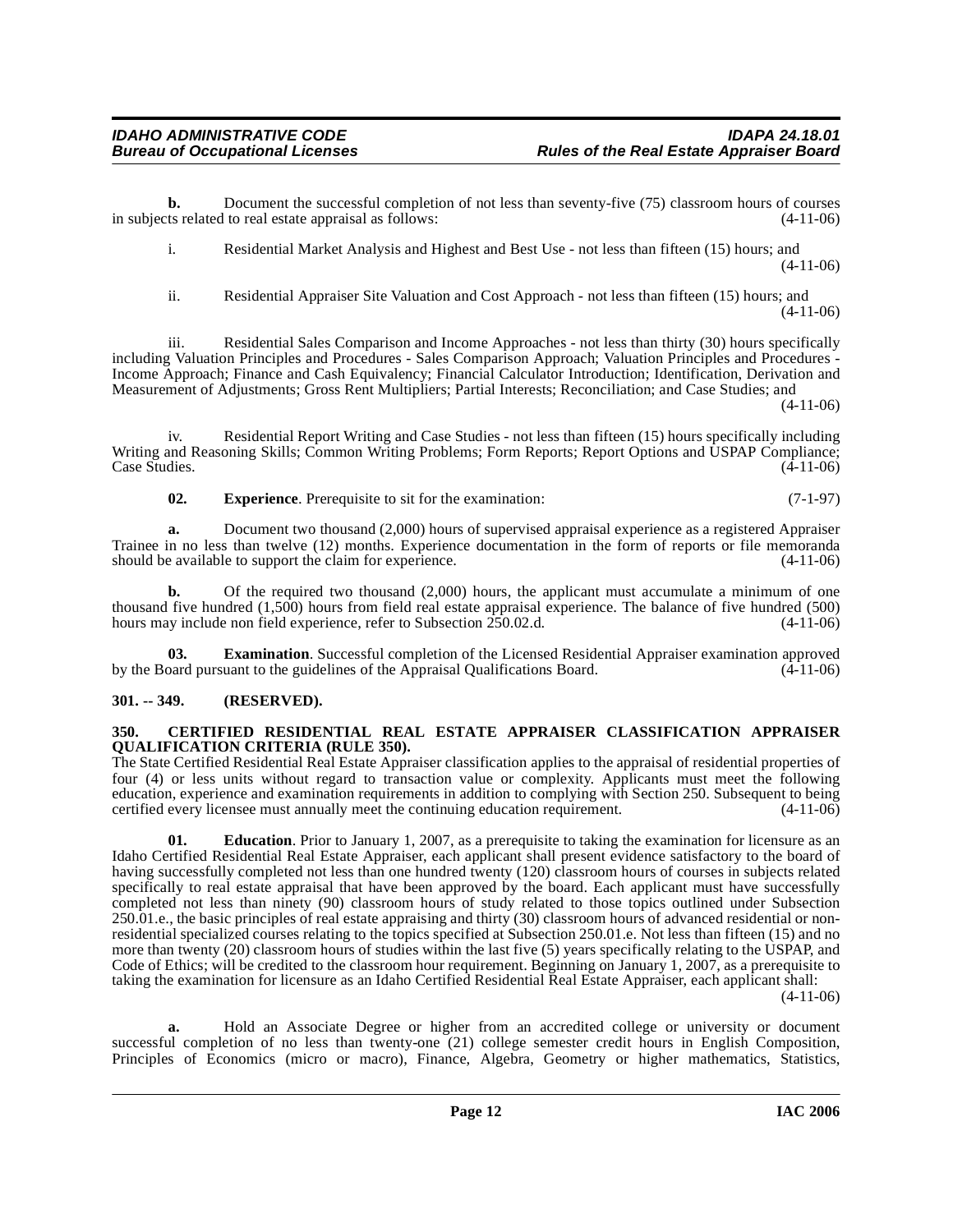Introduction to Computers, and Business or Real Estate Law; and (4-11-06)

**b.** Document registration as an Appraiser Trainee and completion of the education required for licensure as a Licensed Residential Real Estate Appraiser or hold a current license as a Licensed Residential Real Estate Appraiser; and (4-11-06)

**c.** Document the successful completion of not less than fifty (50) classroom hours of courses in related to real estate appraisal as follows: (4-11-06) subjects related to real estate appraisal as follows:

Statistics, Modeling and Finance - not less than fifteen (15) hours specifically including Statistics; Valuation Models (AVM's and Mass Appraisal); and Real Estate Finance; and (4-11-06)

ii. Advanced Residential Applications and Case Studies - not less than fifteen (15) hours specifically including Complex Property, Ownership and Market Conditions; Deriving and Supporting Adjustments; Residential Market Analysis; and Advanced Case Studies; and (4-11-06)

iii. Appraisal Subject Matter Electives - not less than twenty (20) hours and may include hours over the n shown in Subsection 350.01.c. minimum shown in Subsection  $350.01.c.$ 

**02. Experience**. Experience is a prerequisite to sit for the licensure examination: (4-11-06)

**a.** Document two thousand five hundred (2,500) hours of appraisal experience in no less than twentyfour (24) months (see Subsection 250.02). Experience documentation in the form of reports or file memoranda should be available to support the claim for experience. (4-11-06)

**b.** Two thousand (2,000) hours of the experience shall be from residential field appraisal experience. The balance of five hundred (500) hours may include non field experience, refer to Subsection 250.02.d. (4-11-06)

#### <span id="page-12-0"></span>**351. -- 399. (RESERVED).**

#### <span id="page-12-2"></span><span id="page-12-1"></span>**400. CERTIFIED GENERAL REAL ESTATE APPRAISER CLASSIFICATION APPRAISER QUALIFICATION CRITERIA (RULE 400).**

The State Certified General Real Estate Appraiser classification applies to the appraisal of all types of real property. Applicants must meet the following examination, education, and experience requirements in addition to complying with Section 299. Subsequent to being certified, an individual must meet the continuing education requirement.

(7-1-97)

**01.** Education. Prior to January 1, 2007, as a prerequisite to taking the examination for licensure as an Idaho State Certified General Real Estate Appraiser, each applicant shall present evidence satisfactory to the board of having successfully completed not less than one hundred eighty (180) classroom hours of courses in subjects related specifically to real estate appraisal approved by the board. Each applicant must have successfully completed not less than one hundred sixty (160) classroom hours of study related to those topics outlined under Subsection 250.01.e. Not less than fifteen (15) and no more than twenty (20) classroom hours of studies within the last five (5) years specifically relating to the USPAP, and Code of Ethics; and one hundred (100) classroom hours of advanced non residential specialized courses relating to the topics specified at Subsection 250.01.e. Beginning on January 1, 2007, as a prerequisite to taking the examination for licensure as an Idaho Certified General Real Estate Appraiser, each applicant shall: (4-11-06)

**a.** Hold a Bachelors Degree or higher from an accredited college or university or document successful completion of no less than thirty (30) college semester credit hours in English Composition, Micro Economics, Macro Economics, Finance, Algebra, Geometry or higher mathematics, Statistics, Introduction to Computers, and Business or Real Estate Law, and two (2) elective courses in accounting, geography, ageconomics, business management, or real estate; and  $(4-11-06)$ 

**b.** Document registration as an Appraiser Trainee or licensure as a Licensed Residential Real Estate<br>or or licensure as a Certified Residential Real Estate Appraiser; and (4-11-06) Appraiser or licensure as a Certified Residential Real Estate Appraiser; and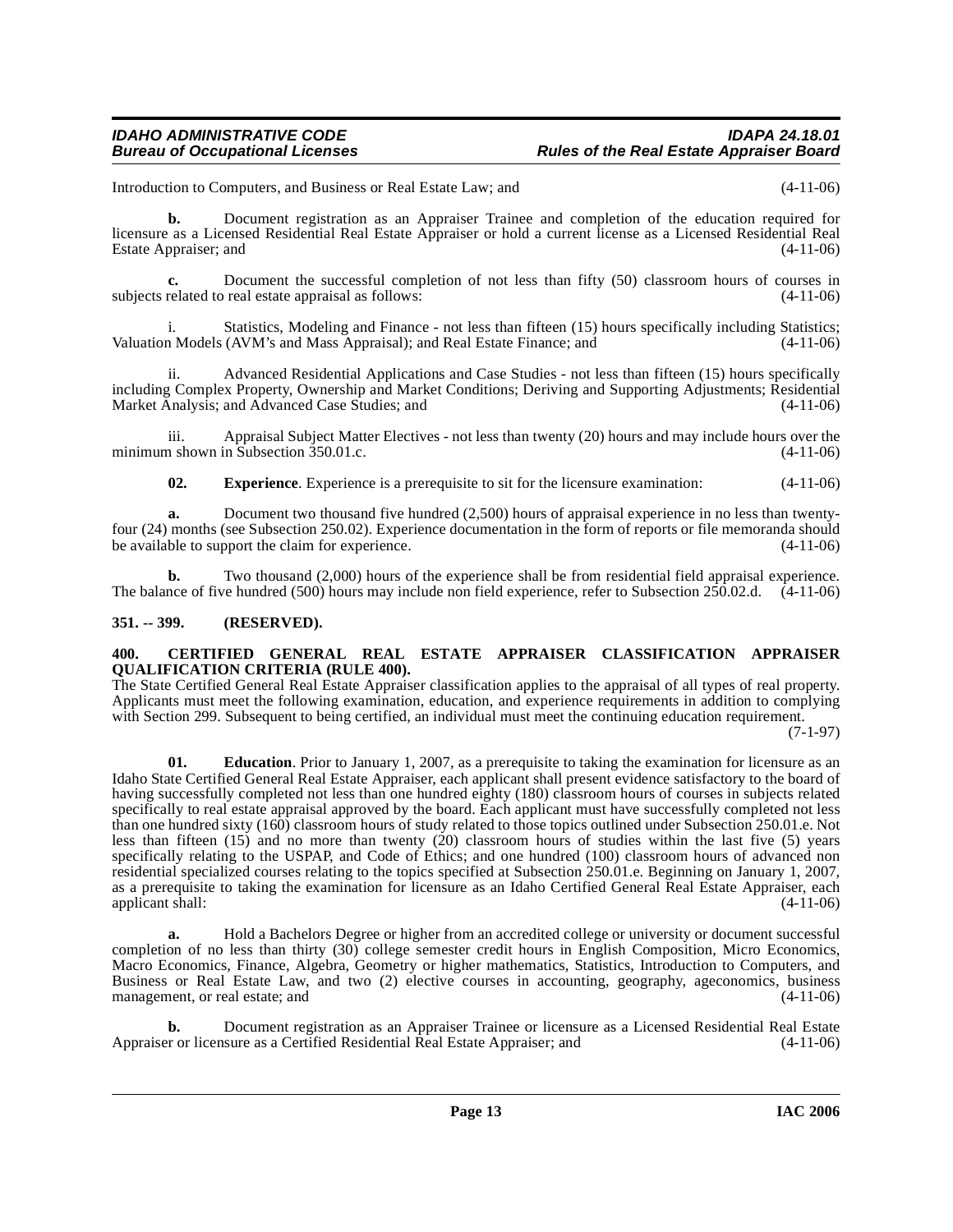**c.** Document the successful completion of not less than two hundred ten (210) classroom hours of n subjects related to real estate appraisal as follows: (4-11-06) courses in subjects related to real estate appraisal as follows:

i. Statistics, Modeling and Finance - not less than fifteen (15) hours specifically including Statistics; Valuation Models (AVM's and Mass Appraisal); and Real Estate Finance; and (4-11-06)

ii. General Appraiser Market Analysis and Highest and Best Use - not less than thirty (30) hours; and (4-11-06)

iii. General Appraiser Sales Comparison Approach - not less than thirty (30) hours specifically including Value Principles, Procedures, Identification and Measurement of Adjustments, Reconciliation, and Case Studies; and  $(4-11-06)$ 

iv. General Appraiser Site Valuation and Cost Approach - not less than thirty (30) hours; and

(4-11-06)

v. General Appraiser Income Approach - not less than sixty (60) hours specifically including Overview, Compound Interest, Lease Analysis, Income Analysis, Vacancy and Collection Law, Estimating Operating Expenses and Reserves, Reconstructed Income and Expense Statement, Stabilized Net Operating Income Estimate, Direct Capitalization, Discounted Cash Flow, Yield Capitalization, Partial Interest, and Case Studies; and (4-11-06)

vi. General; Appraiser Report Writing and Case Studies - not less than thirty (30) hours specifically including Writing and Reasoning Skills, Common Writing Problems, Report Options and USPAP Compliance, and Case Studies.

**02. Experience**. Experience is a prerequisite to sit for the licensure examination: (4-11-06)

**a.** Document three thousand (3,000) hours of appraisal experience in no less than thirty (30) months (See Subsection 250.02.). Experience documentation in the form of reports or file memoranda should be available to support the claim for experience. support the claim for experience.

**b.** One thousand five hundred (1,500) hours of the experience must be nonresidential appraisal experience. The balance of one thousand five hundred (1,500) hours may be solely residential experience or can include up to five hundred (500) hours of nonfield experience as outlined in Subsection 250.02.d. (4-11-06)

# <span id="page-13-1"></span><span id="page-13-0"></span>**401. CONTINUING EDUCATION (RULE 401).**

All certified/licensed appraisers must comply with the following continuing education requirements: (7-1-97)

<span id="page-13-3"></span>**01. Purpose of Continuing Education**. The purpose of continuing education is to ensure that the appraiser participates in a program that maintains and increases his skill, knowledge and competency in real estate appraising. (7-1-97)

**02. Hours Required**. The equivalent of fifteen (15) classroom hours of instruction in courses or during each year prior to renewal is required. (3-20-04) seminars during each year prior to renewal is required.

<span id="page-13-2"></span>**a.** A classroom hour is defined as fifty (50) minutes out of each sixty (60) minute segment. (7-1-93)

**b.** Credit toward the classroom hour requirement may be granted only where the length of the nal offering is at least two (2) hours. (7-1-97) educational offering is at least two  $(2)$  hours.

**c.** Credit for the classroom hour requirement may be obtained by accredited courses which have been approved by the Appraisal Qualification Board and by courses approved by Real Estate Appraiser Boards of states with reciprocity with Idaho. All other courses must have approval of the Board, which shall require documentation including the instructors and their qualifications, course content, length of course, and its location. Courses shall be approved for a period of four (4) years. approved for a period of four  $(4)$  years.

**d.** Once every two (2) years an Idaho State Certified/Licensed Real Estate Appraiser will be required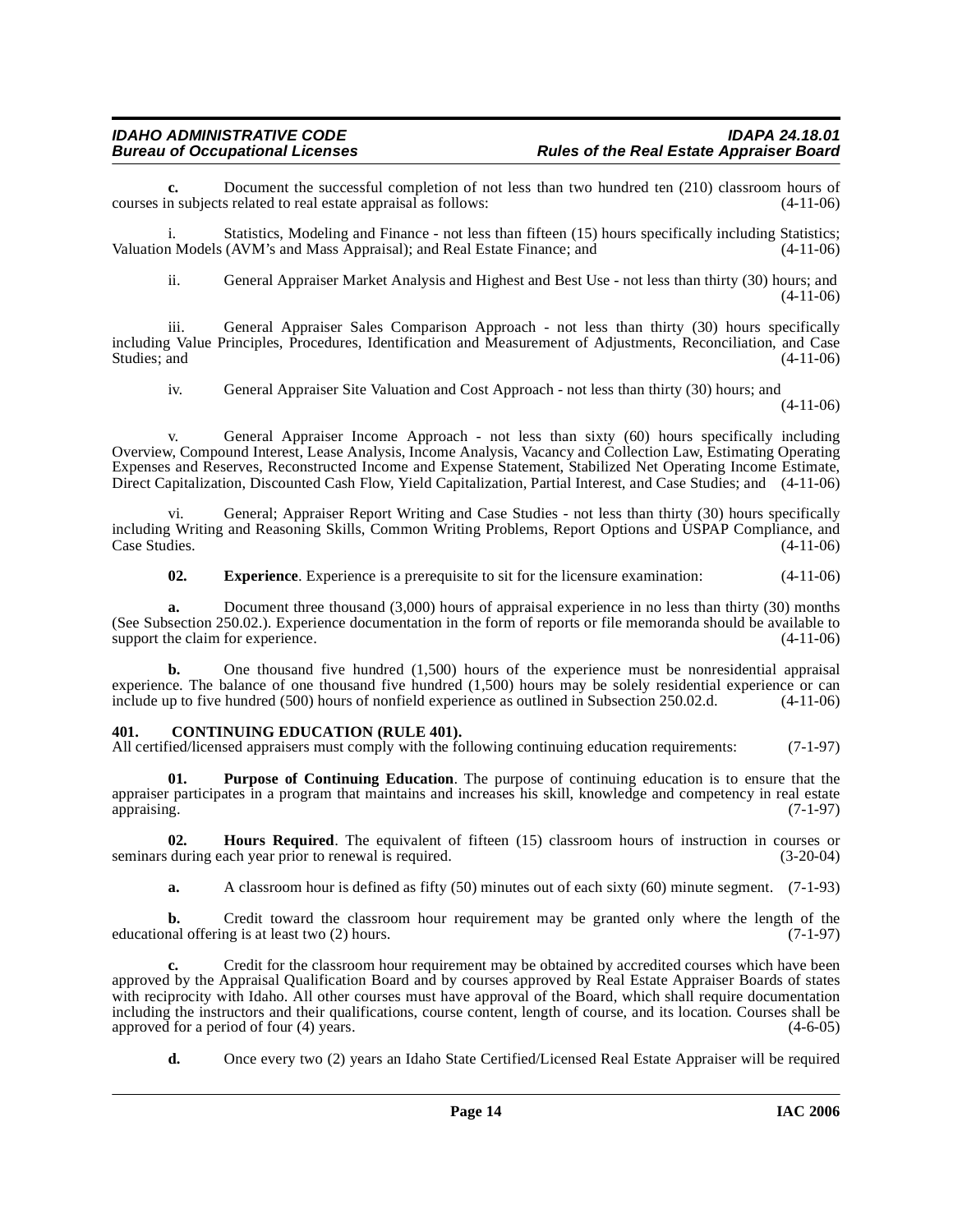# **IDAHO ADMINISTRATIVE CODE IDAPA 24.18.01 Rules of the Real Estate Appraiser Board**

to attend an approved seven (7) hour USPAP update course or the equivalent. An approved fifteen (15) hour USPAP course shall be considered as an equivalent course, however, no excess hours may be carried forward to meet the two (2) year update requirement. (4-6-05)

<span id="page-14-10"></span>**03. Credit for Appraisal Educational Processes and Programs**. Continuing education credit may also be granted for participation, other than as a student, in appraisal educational processes and programs. Examples of activities for which credit may be granted are teaching, program development, authorship of textbooks, or similar activities which are determined to be equivalent to obtaining continuing education. (7-1-97)

<span id="page-14-16"></span>**Requirement When a Certificate/License Is Cancelled.** For each year (less than five (5)) in which a license is lapsed, canceled, or otherwise non-renewed, fifteen (15) hours of continuing education must be obtained prior to reinstatement. In addition, for each two (2) years (less than five (5)) in which a license is lapsed, canceled, or otherwise non-renewed, a seven (7) hour USPAP update course must be obtained prior to reinstatement.  $(3-20-04)$ 

# <span id="page-14-0"></span>**402. -- 449. (RESERVED).**

# <span id="page-14-15"></span><span id="page-14-1"></span>**450. RECIPROCITY (RULE 450).**

Applicant must comply with Section 54-4115, Idaho Code. (7-1-93)

<span id="page-14-18"></span><span id="page-14-14"></span><span id="page-14-12"></span>**01.** File Application. File applications on forms provided by the Board. (7-1-93)

**02.** Submit Statement Verifying Certification/Licensure. Submit current notarized statement certification/licensure in good standing in another state. (7-1-93) verifying certification/licensure in good standing in another state.

**03.** Reciprocal License Issued. No reciprocal license will be issued where the applicant was originally in a state other than that upon which the reciprocity application is based. (7-1-97) licensed in a state other than that upon which the reciprocity application is based.

# <span id="page-14-2"></span>**451. -- 499. (RESERVED).**

# <span id="page-14-19"></span><span id="page-14-3"></span>**500. TEMPORARY PRACTICE (RULE 500).**

<span id="page-14-17"></span>**Requirements for Issuance**. A permit to temporarily practice may be issued to individuals coming to Idaho who are certified/licensed in another state and are either transferring to Idaho or have a temporary<br>assignment in Idaho. (7-1-93) assignment in Idaho.

<span id="page-14-13"></span>**02. Provide Proof of Current Certification or Licensure**. Must provide proof of current certification or licensure in good standing in another state or meet the requirements as set forth in these rules, and comply with Section 54-4115(3), Idaho Code, regarding irrevocable consent. (7-1-93)

<span id="page-14-7"></span>**03. Assignments and Length of Time Permit Will Be Issued**. Permit to temporarily practice will be issued on a per appraisal assignment basis for a period not to exceed six (6) months. A temporary permit may be extended one (1) time only. (3-18-99)

# <span id="page-14-4"></span>**501. -- 524. (RESERVED).**

# <span id="page-14-11"></span><span id="page-14-5"></span>**525. DISCIPLINE (RULE 525).**

<span id="page-14-8"></span>**01.** Civil Fine. The Board may impose a civil fine not to exceed one thousand dollars (\$1,000) upon a or certified real estate appraiser for each violation of Section 54-4107(1). Idaho Code. (3-18-99) licensed or certified real estate appraiser for each violation of Section 54-4107(1), Idaho Code.

<span id="page-14-9"></span>**02. Costs and Fees**. The Board may order a licensed or certified real estate appraiser to pay the costs and fees incurred by the Board in the investigation or prosecution of the licensee for violation of Section 54-4107(1), Idaho Code. (3-18-99)

# <span id="page-14-6"></span>**526. -- 549. (RESERVED).**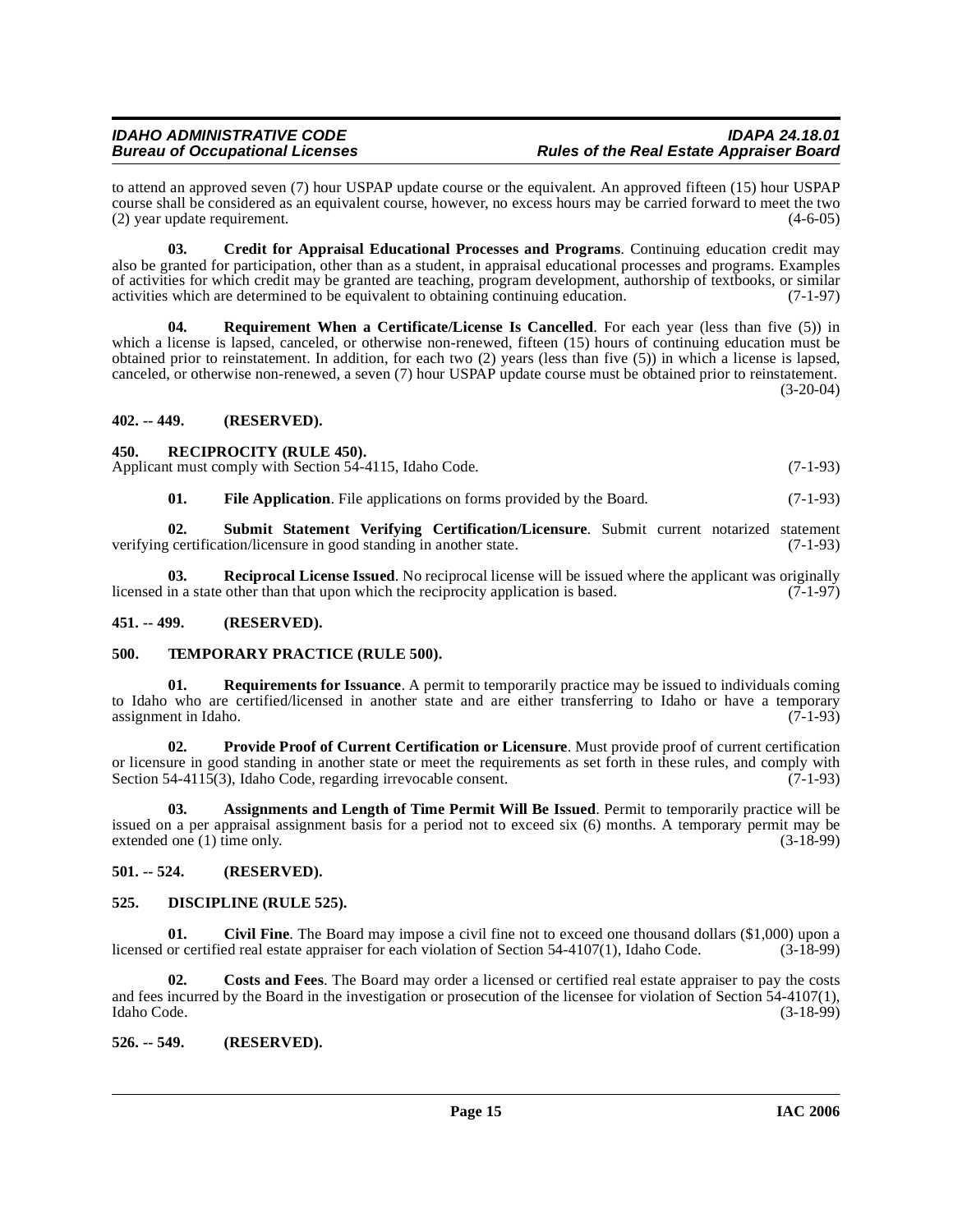# <span id="page-15-11"></span><span id="page-15-0"></span>**550. LEGAL ADVICE (RULE 550).**

All legal advice shall be furnished by the Bureau under contract with the Board. (3-13-02)

# <span id="page-15-1"></span>**551. -- 599. (RESERVED).**

# <span id="page-15-10"></span><span id="page-15-2"></span>**600. AMENDMENTS (RULE 600).**

The Board may propose to amend these Rules at any meeting of the Board by a favorable vote of three (3) members present, providing a copy of the proposed amendment shall have been mailed to each member of the Board at least fifteen (15) days prior to the meeting at which the amendment is to be considered and that such amendment is made in accordance with the requirements of the law. (7-1-93)

# <span id="page-15-3"></span>**601. -- 649. (RESERVED).**

# <span id="page-15-12"></span><span id="page-15-4"></span>**650. RULES OF PROCEDURE UNDER THE ADMINISTRATIVE PROCEDURE ACT (RULE 650).**

All procedures available under the Board of Real Estate Appraisers shall be those adopted by the Bureau of Occupational Licenses. (7-1-93) Occupational Licenses.

# <span id="page-15-5"></span>**651. -- 699. (RESERVED).**

#### <span id="page-15-13"></span><span id="page-15-6"></span>**700. UNIFORM STANDARDS OF PROFESSIONAL APPRAISAL PRACTICE/CODE OF ETHICS (RULE 700).**

The Uniform Standards of Professional Practice as published by the Appraisal Foundation and referenced in Section 004, are hereby adopted as the rules of conduct and code of ethics for all Real Estate Appraisers licensed under Title 54, Chapter 41, Idaho Code, and these rules. (3-13-02) 54, Chapter 41, Idaho Code, and these rules.

# <span id="page-15-7"></span>**701. -- 799. (RESERVED).**

# <span id="page-15-8"></span>**800. RULEMAKING HISTORY PRIOR TO JULY, 1993 (RULE 800).**

Adopted by Emergency January 7, 1992, Effective April 15, 1991, Adopted December 16, 1992, Effective January 5, 1993. 1993. (7-1-93)

<span id="page-15-9"></span>**801. -- 999. (RESERVED).**